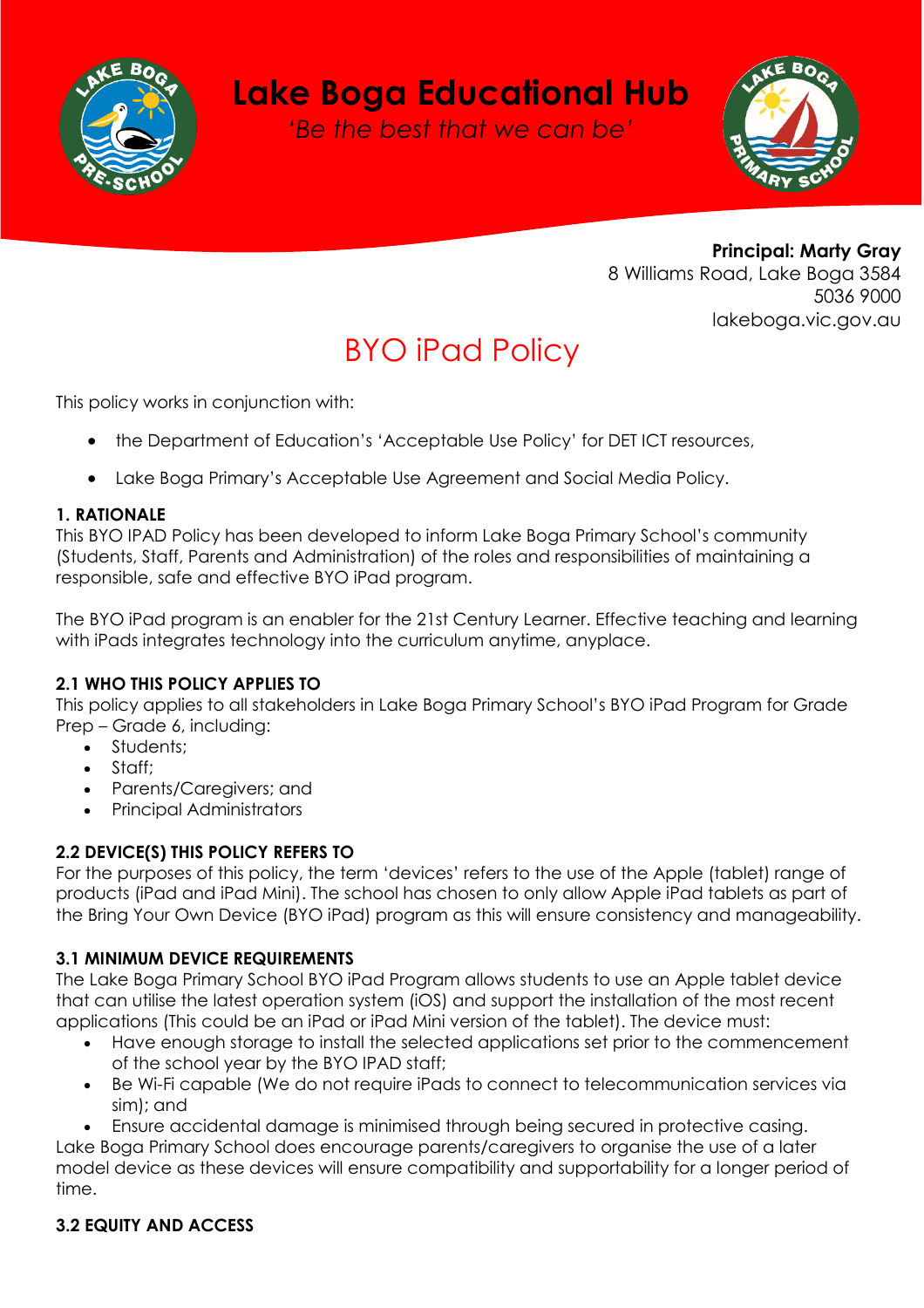Lake Boga Primary School understands that the BYO iPad Program may be a financial burden on some families. We encourage families to discuss the options available with the school Principal. The school maintains a small inventory of devices to provide student access to technology; however these devices may be shared with other students within the class.

## **3.3 TECHNICAL SUPPORT**

As part of the BYO iPad Program, Lake Boga Primary School offers a limited technical support program to assist with:

- Connecting to the school's network and internet;
- Installing applications.

Due to the device being owned by the student and family, all other technical support and warranty issues are the accountability of the student's family from an external source.

# **3.4 ACCIDENTAL DAMAGE AND THEFT**

The school does not provide accidental damage or theft cover for 3rd party (student-owned / teacher-owned) devices and shall therefore not be liable for any damages or theft that occurs on the school's premises unless the device was under the direct care of a staff member. Therefore, Lake Boga Primary School encourages parents/caregivers to source accidental damage and theft insurance from an external insurance provider.

## **3.5 INTERNET AND NETWORK USAGE**

All students, staff and parents are expected to adhere to Lake Boga Primary School's ICT User Agreement Policy which can be found on the school's website.

# **3.6 ROLES, RESPONSIBILITIES AND GUIDELINES**

ELearning compliments many areas of the curriculum Therefore, all stakeholders must be aware of their roles and responsibilities.

### **STUDENT RESPONSIBILITIES**

As part of the Lake Boga Primary School's BYO IPAD Program, students will ensure they:

- Use their iPads in a responsible and ethical manner;
- Their iPad is charged, has enough storage space and is kept in secure casing to enable daily use;
- Obey general school rules concerning behaviour and communication in line with the school's 'Code of Conduct';
- Protect their devices by contacting their teacher/administrator about any security problems they may encounter;
- Monitor activity on their accounts (e.g. Edmodo) and report any behaviour that is not in line with the school's 'Code of Conduct';
- Secure their iPads into a designated area within their classroom when the devices are not in use to help protect their work and information;
- Report any damages that may occur to their teacher immediately so that the teacher may investigate and inform the administration and parents of the child(ren) regarding the circumstances;
- Update iOS and applications over the school wi-fi in non-peak times (e.g. recess/lunch) once given permission by the school's ICT coordinator. (The school uses a caching service to minimise the need to download multiple copies of applications and iOS updates over the internet)
- Use the internet in a safe and appropriate manner (as set out by the school's ICT User Agreement and report any inappropriate or offensive websites to their teacher so that the administration can block those sites; and
- Respect and look after all iPads, including their own, other students and the school's iPads.

# **STUDENT ACTIVITIES STRICTLY PROHIBITED**

- Illegal installation or transmission of copyrighted materials;
- Any action that violates the school's Code of Conduct or public law;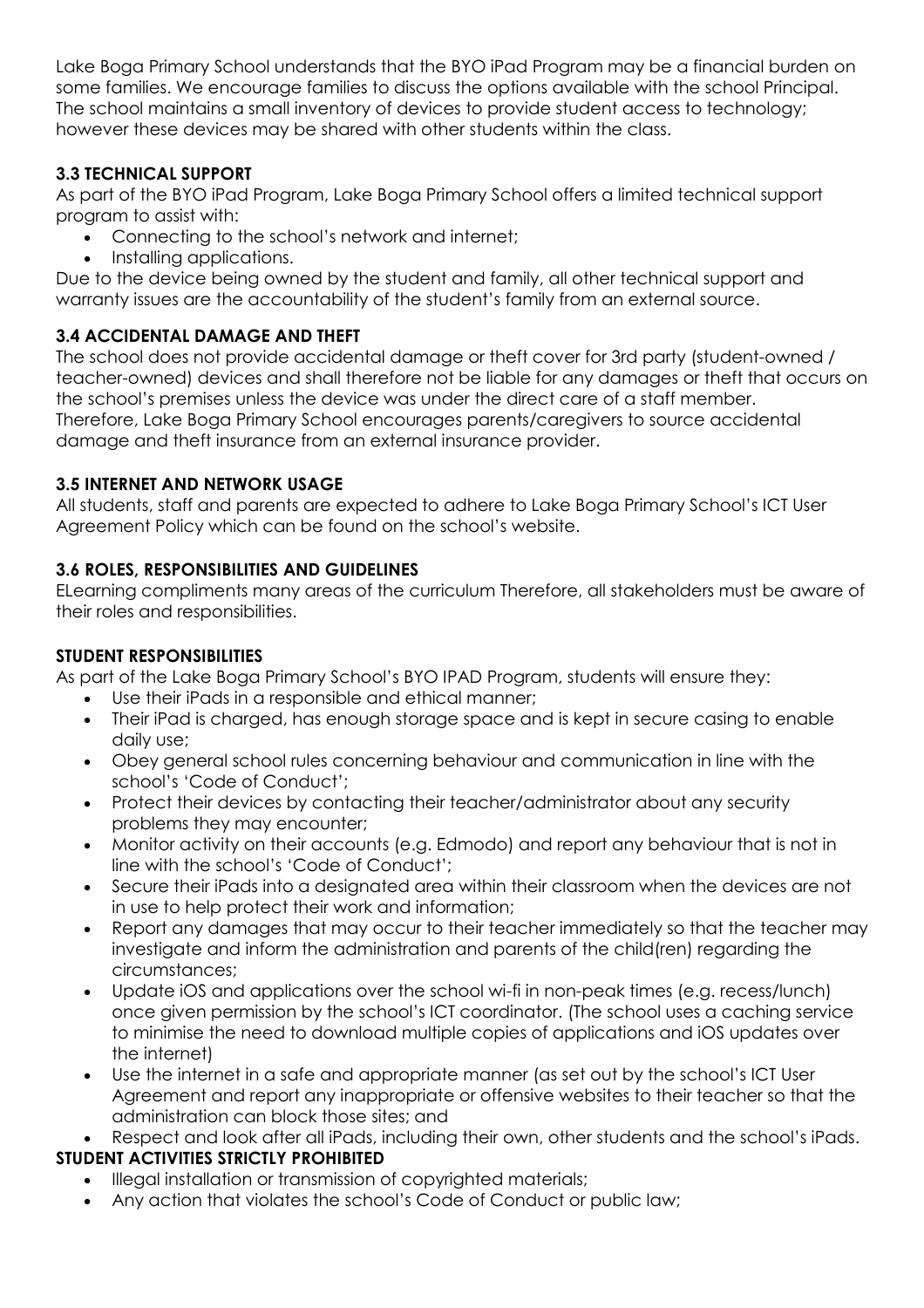- Sending, accessing, uploading, downloading, or distributing offensive, profane, threatening, pornographic, obscene, or sexually explicit materials;
- Accessing and using internet/app-based games within class time that are not deemed educational by the teacher without prior permission;
- Use of messaging services within school time (E.g. Facebook/Twitter) without the prior permission of the students' direct teacher;
- Gaining access to another students' accounts, files and/or data;
- Giving out personal information, for any reason, over the internet. This includes, but is not limited to, setting up internet accounts including those necessary for chat rooms, eBay, email, etc.
- Participation in fraudulent or other illegal behaviour;
- Vandalism (any malicious attempt to harm or destroy hardware, software or data, including, but not limited to, the uploading or creation of computer viruses or computer programs that can infiltrate computer systems and/or damage software components) of personal, other students or the school's range of technology;
- Participating in any form of bullying via social media (including, and not limited to texting, emailing, posting and accessing other students devices); and
- Not using Lake Boga School's web filter to access the internet at school.

# **PARENT/CAREGIVER RESPONSIBILITIES**

Parents/Caregivers are an important part of Lake Boga Primary School's BYO IPAD program and can assist in ensuring the safety of our students is maintained. We ask that all parents/caregivers:

- Talk to their children and establish standards and values that their child(ren) should follow when using their device and accessing the internet and applications at home. Similar to discussing what is acceptable when accessing other sources of media such as television, phones, movies and radio (The school advises that usage at home is always supervised);
- Understand that the child and parent hold full responsibility for the device and Lake Boga Primary School is not liable for any mistreatment, breakages, vandalism or loss of the device. The only exception to this is where the damage or loss occurred whilst under the direct care of a staff member;
- Consider taking up accidental damage and theft insurance (offered by most retailers) to be covered in the unlikely case their child's device is damaged.
- Make sure the devices is clearly labelled with their child's name and that they too, have also recorded the serial number of the device;
- Ensure that their student's device is synced/backed up and the required apps are installed on the device ready for educational use;
- Understand that students under the age of 13 may not take part in age-restricted social networking sites such as Facebook without the consent of a parent/caregiver; and
- Access the Cybersafety resources and information on the school's website to familiarise themselves with possible dangers

#### **SCHOOL RESPONSIBILITIES**

The school provides the foundation of the BYO iPad Program and has an essential role in ensuring educational value, social responsibility and safety is developed by its students. As part of the program Lake Boga Primary School will:

- Ensure all staff are trained in using the device and are familiar with the processes pertaining to the BYO iPad Program;
- Establish cybersafety awareness and allow curriculum time for teachers to teach about being cybersafe to their students;
- Provide filtered internet access to its students and monitor student use in line with the school's Internet Usage Policy;
- Seek to block materials considered offensive, profane, threatening, pornographic, obscene, or sexually explicit;
- Educate and assist students with research and device use to ensure compliance with the school's ICT Acceptable Use Agreement;
- Utilise volume purchasing discounts from the Apple Education store and load apps onto iPads in a manner deemed fit by the school;